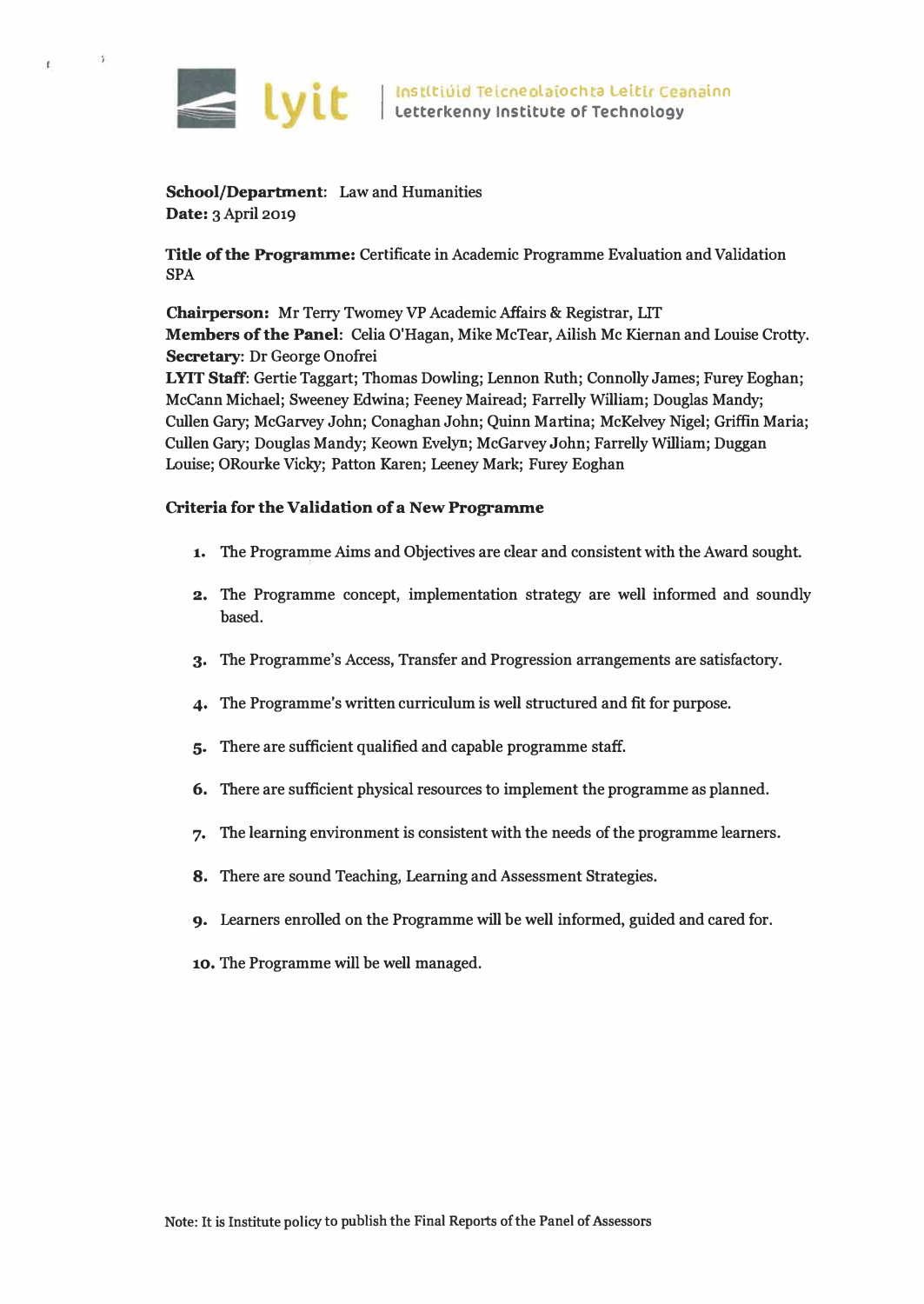(For the attention of the Academic Council)

The Panel of Assessors advises the Academic Council that the Institute and the

School/Department should take cognisance of following recommendations:

- 1. Consider the value of this programme to people teaching outside of LYIT
- 2. Curriculum may benefit from inclusion of best practice in Teaching and Learning and Assessment.

#### Response from the Department of Law and Humanities to Recommendations

The Panel of Assessors advises the Academic Council that approval of the programmes subject to general conditions of approval together with the following additional conditions:

#### $n/a$

The Department of Law & Humanities are grateful to the panel for its advice and have amended the syllabi to include Teaching& Learning and Assessment within the indicative content.

It is proposed that whilst the programme will be offered to current LYIT students initially, it will be available to prospective students outside of LYIT including Academic Staff within LYIT and in other institutions.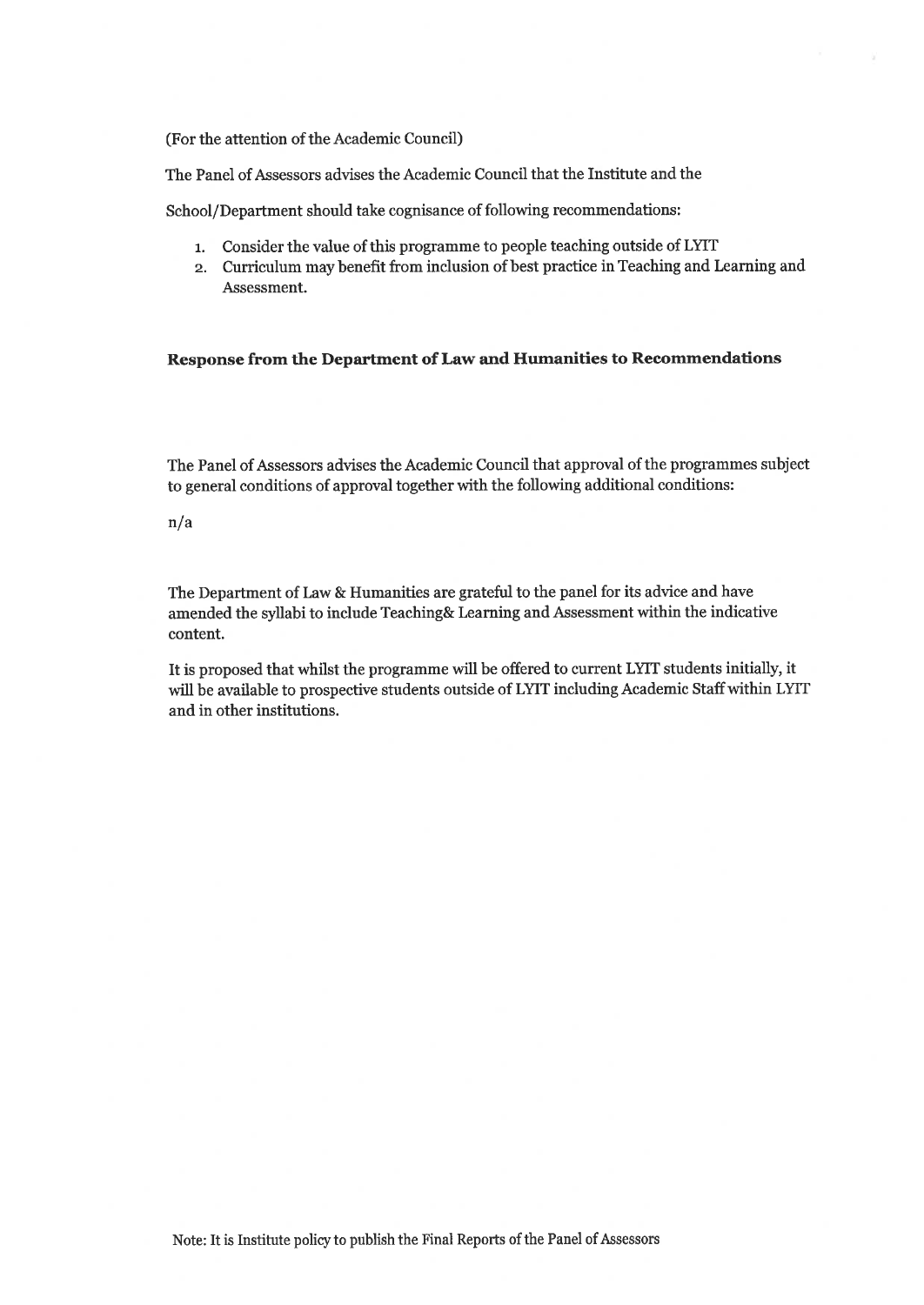## PART 4 PROPOSED PROGRAMME SCHEDULE(S) please attach final schedule to bottom of the report.

# Title of Award: Certificate in Academic Programme Evaluation & Validation Area Of Specialisation: **Validation**

Date Effective: September 2019

 $\mathbf{g} = \mathbf{u}^{\top} \mathbf{u} + \mathbf{v}^{\top} \mathbf{v}$ 

|          | <b>Module Title</b>                             |                | <b>ECTS</b> |        | <b>Total Contact hours</b> |                 |        |                             | Allocation of<br>marks (%) |                          |                   |
|----------|-------------------------------------------------|----------------|-------------|--------|----------------------------|-----------------|--------|-----------------------------|----------------------------|--------------------------|-------------------|
| Semester |                                                 | Subject status | ω           | Number | cture                      | <b>Tutorial</b> | Online | ractical<br>۳<br>Lab/Studio | <u>ork</u><br>Coursey      | Exam<br>Final            | $\mathbf{I}$<br>c |
|          | Academic Programme Evaluation and<br>Validation | м              | 7           | 10     | $12 \,$                    | 12              | 12     | ٠                           | 100                        | $\overline{\phantom{a}}$ | 100               |